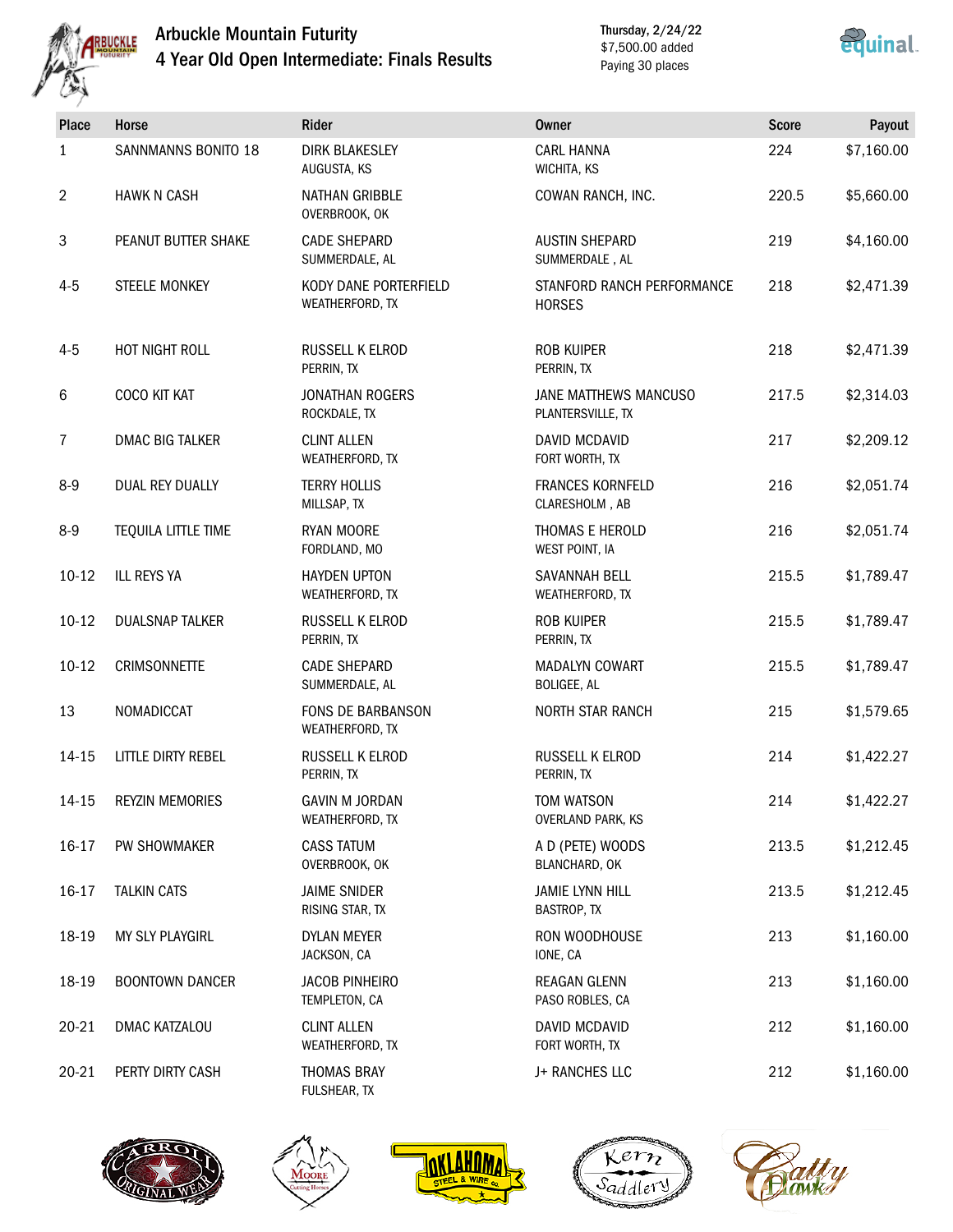

## Arbuckle Mountain Futurity 4 Year Old Open Intermediate: Finals Results

Thursday, 2/24/22 \$7,500.00 added Paying 30 places



| <b>Place</b> | Horse                                                               | <b>Rider</b>                                 | Owner                                        | <b>Score</b> | Payout     |
|--------------|---------------------------------------------------------------------|----------------------------------------------|----------------------------------------------|--------------|------------|
| 22           | <b>TWISTED BELIEVER</b>                                             | <b>CASS TATUM</b><br>OVERBROOK, OK           | <b>BEECHFORK RANCH</b>                       | 211          | \$1,160.00 |
| $23-24$      | MY PISTOLS HOTT                                                     | <b>JAIME SNIDER</b><br>RISING STAR, TX       | THAD W YORK<br>SARATOGA, WY                  | 210          | \$1,160.00 |
| $23-24$      | TIMOTHY B SCHMITT<br>S: ONCE IN A BLU BOON<br>D: PEPPYSMARTANDSASSY | <b>LINDY THORN</b><br>NOWATA, OK             | <b>CHRISTINE SCHILLER</b><br>STILLWATER, OK  | 210          | \$1,160.00 |
| $25 - 26$    | <b>DONT LOOK FOR TROUBL</b>                                         | <b>DALTON VICAR</b><br>MILLSAP, TX           | <b>CIRCLE Y RANCH</b>                        | 204          | \$1,160.00 |
| $25 - 26$    | COOL DONA                                                           | <b>KASEN R YORK</b><br>SARATOGA, WY          | <b>KRISTEN YORK</b><br>SARATOGA, WY          | 204          | \$1,160.00 |
| 27           | <b>REDDISH BLU</b><br>S: ONCE IN A BLU BOON<br>D: BLUISH OF RED     | <b>TREVER LEE BULLOCK</b><br>WEATHERFORD, TX | <b>JENNIFER COOPER</b><br>WEATHERFORD, TX    | 195          | \$1,160.00 |
| 28           | SHEZA BAD MAMA JAMA<br>S: BOON TOO SUEN<br>D: CAT O CONNOR          | <b>TREVER LEE BULLOCK</b><br>WEATHERFORD, TX | <b>MOLLY BELLEFEUILLE</b><br>WEATHERFORD, TX | 190          | \$1,160.00 |
| 29-30        | <b>RR ILLEGAL SMILE</b>                                             | <b>HAYDEN UPTON</b><br>WEATHERFORD, TX       | MARCOS A CHOCRON-AROCHA<br>WEATHERFORD, TX   | $\mathbf 0$  | \$1,160.00 |
| 29-30        | <b>STYLISH PLAY</b>                                                 | <b>JONATHAN ROGERS</b><br>ROCKDALE, TX       | SWEET BLESSINGS RANCH, LLC                   | 0            | \$1,160.00 |

Total Payout \$57,846.91









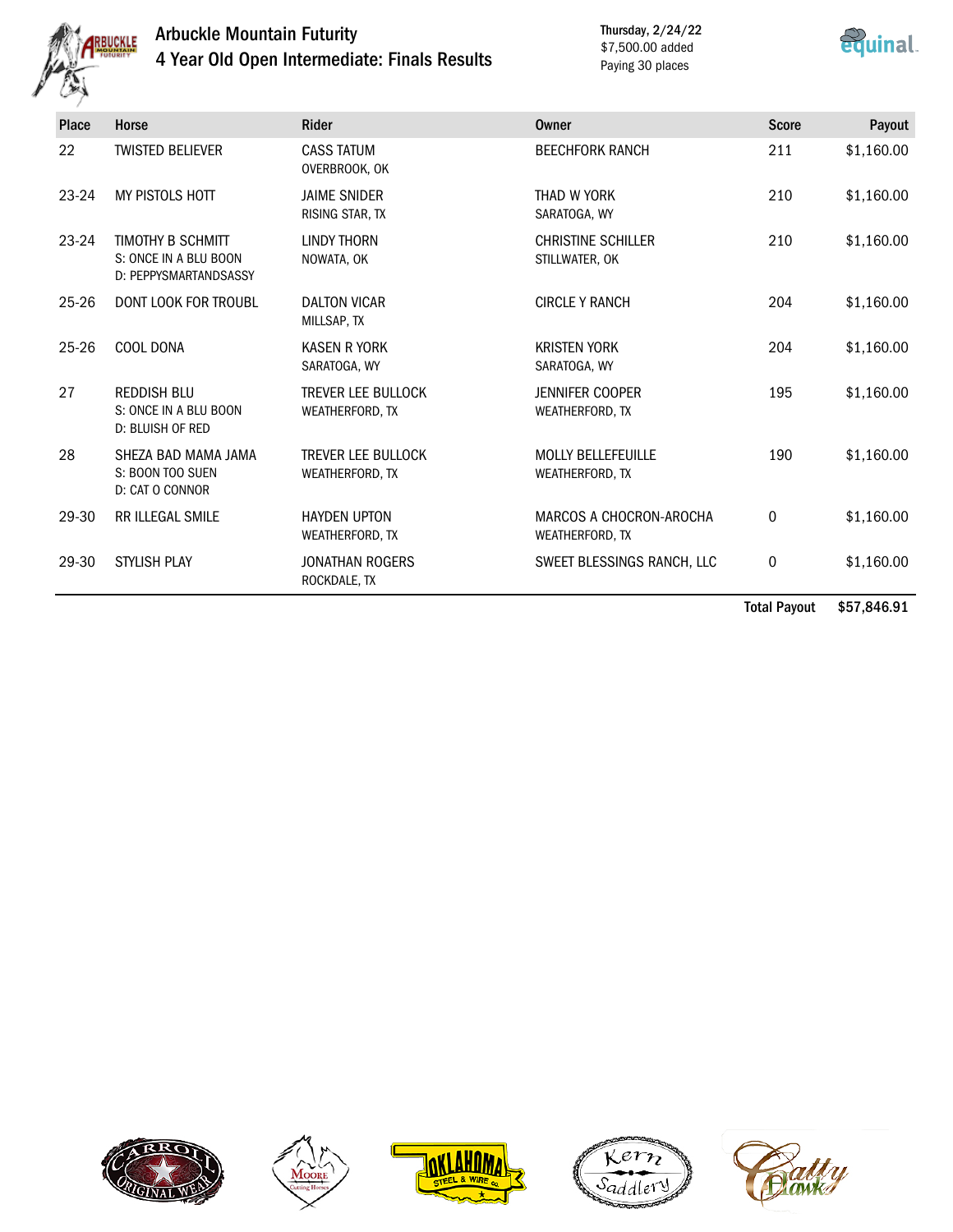

## Arbuckle Mountain Futurity 4 Year Old Open Intermediate: Finals: Gelding Results



| Place          | Horse                                                                      | Rider                                       | <b>Owner</b>                                      | <b>Score</b> | Payout         |
|----------------|----------------------------------------------------------------------------|---------------------------------------------|---------------------------------------------------|--------------|----------------|
| 1              | <b>SANNMANNS BONITO 18</b>                                                 | <b>DIRK BLAKESLEY</b><br>AUGUSTA, KS        | <b>CARL HANNA</b><br>WICHITA, KS                  | 224          | \$2,940.00     |
| $\overline{2}$ | <b>HAWK N CASH</b>                                                         | <b>NATHAN GRIBBLE</b><br>OVERBROOK, OK      | COWAN RANCH, INC.                                 | 220.5        | \$2,352.00     |
| 3              | COCO KIT KAT                                                               | <b>JONATHAN ROGERS</b><br>ROCKDALE, TX      | JANE MATTHEWS MANCUSO<br>PLANTERSVILLE, TX        | 217.5        | \$1,764.00     |
| 4              | <b>DMAC BIG TALKER</b>                                                     | <b>CLINT ALLEN</b><br>WEATHERFORD, TX       | <b>DAVID MCDAVID</b><br>FORT WORTH, TX            | 217          | \$1,411.20     |
| $5-6$          | TEQUILA LITTLE TIME                                                        | <b>RYAN MOORE</b><br>FORDLAND, MO           | THOMAS E HEROLD<br><b>WEST POINT, IA</b>          | 216          | \$1,058.40     |
| $5-6$          | <b>DUAL REY DUALLY</b>                                                     | <b>TERRY HOLLIS</b><br>MILLSAP, TX          | <b>FRANCES KORNFELD</b><br>CLARESHOLM, AB         | 216          | \$1,058.40     |
| 7              | <b>DUALSNAP TALKER</b>                                                     | <b>RUSSELL K ELROD</b><br>PERRIN, TX        | <b>ROB KUIPER</b><br>PERRIN, TX                   | 215.5        | \$705.60       |
| 8              | NOMADICCAT                                                                 | <b>FONS DE BARBANSON</b><br>WEATHERFORD, TX | <b>NORTH STAR RANCH</b>                           | 215          | \$470.40       |
| 9              | <b>TIMOTHY B SCHMITT</b><br>S: ONCE IN A BLU BOON<br>D: PEPPYSMARTANDSASSY | <b>LINDY THORN</b><br>NOWATA, OK            | <b>CHRISTINE SCHILLER</b><br>STILLWATER, OK       | 210          | \$0.00         |
| 10             | DONT LOOK FOR TROUBL                                                       | <b>DALTON VICAR</b><br>MILLSAP, TX          | <b>CIRCLE Y RANCH</b>                             | 204          | \$0.00         |
| 11             | <b>RR ILLEGAL SMILE</b>                                                    | <b>HAYDEN UPTON</b><br>WEATHERFORD, TX      | MARCOS A CHOCRON-AROCHA<br><b>WEATHERFORD, TX</b> | 0            | \$0.00         |
|                |                                                                            |                                             |                                                   | .            | $\overline{A}$ |

Total Payout \$11,760.00









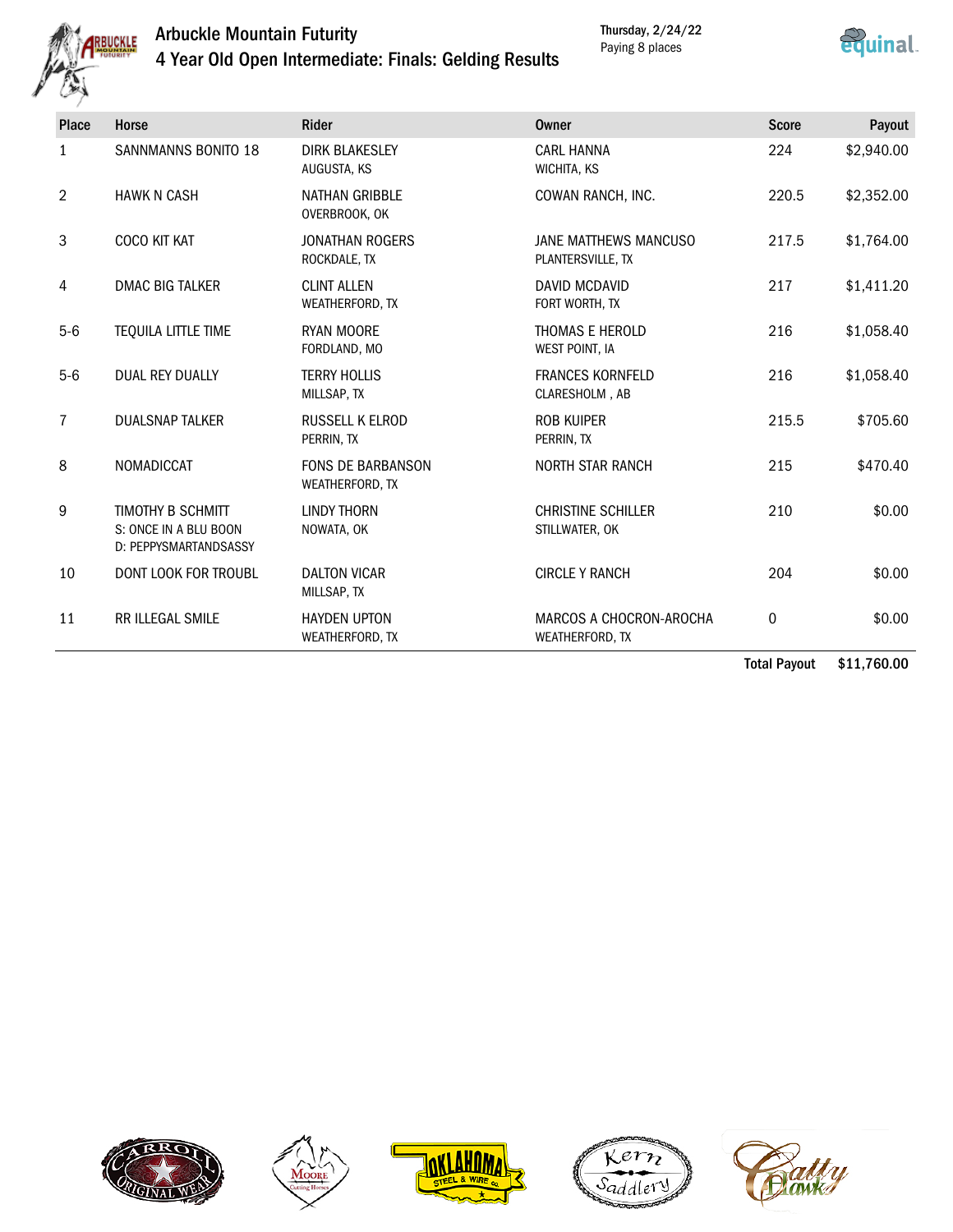

# Arbuckle Mountain Futurity



Thursday, 2/24/22 Paying 10 places

| 4 Year Old Open Intermediate: Finals: 25K Novice Results |  |
|----------------------------------------------------------|--|
|----------------------------------------------------------|--|

| <b>Place</b>   | Horse                                                               | Rider                                  | <b>Owner</b>                                 | <b>Score</b> | Payout     |
|----------------|---------------------------------------------------------------------|----------------------------------------|----------------------------------------------|--------------|------------|
| 1              | SANNMANNS BONITO 18                                                 | <b>DIRK BLAKESLEY</b><br>AUGUSTA, KS   | <b>CARL HANNA</b><br>WICHITA, KS             | 224          | \$4,076.80 |
| $\overline{2}$ | HOT NIGHT ROLL                                                      | RUSSELL K ELROD<br>PERRIN, TX          | <b>ROB KUIPER</b><br>PERRIN, TX              | 218          | \$3,261.44 |
| 3              | <b>DMAC BIG TALKER</b>                                              | <b>CLINT ALLEN</b><br>WEATHERFORD, TX  | DAVID MCDAVID<br>FORT WORTH, TX              | 217          | \$2,853.76 |
| $4 - 5$        | <b>DUAL REY DUALLY</b>                                              | <b>TERRY HOLLIS</b><br>MILLSAP, TX     | <b>FRANCES KORNFELD</b><br>CLARESHOLM, AB    | 216          | \$2,038.40 |
| $4 - 5$        | TEQUILA LITTLE TIME                                                 | <b>RYAN MOORE</b><br>FORDLAND, MO      | THOMAS E HEROLD<br>WEST POINT, IA            | 216          | \$2,038.40 |
| 6              | NOMADICCAT                                                          | FONS DE BARBANSON<br>WEATHERFORD, TX   | <b>NORTH STAR RANCH</b>                      | 215          | \$1,630.72 |
| 7              | LITTLE DIRTY REBEL                                                  | RUSSELL K ELROD<br>PERRIN, TX          | RUSSELL K ELROD<br>PERRIN, TX                | 214          | \$1,426.88 |
| $\,8\,$        | <b>TALKIN CATS</b>                                                  | <b>JAIME SNIDER</b><br>RISING STAR, TX | <b>JAMIE LYNN HILL</b><br><b>BASTROP, TX</b> | 213.5        | \$1,223.04 |
| $9 - 10$       | MY SLY PLAYGIRL                                                     | <b>DYLAN MEYER</b><br>JACKSON, CA      | RON WOODHOUSE<br>IONE, CA                    | 213          | \$917.28   |
| $9 - 10$       | <b>BOONTOWN DANCER</b>                                              | <b>JACOB PINHEIRO</b><br>TEMPLETON, CA | REAGAN GLENN<br>PASO ROBLES, CA              | 213          | \$917.28   |
| $11 - 12$      | DMAC KATZALOU                                                       | <b>CLINT ALLEN</b><br>WEATHERFORD, TX  | DAVID MCDAVID<br>FORT WORTH, TX              | 212          | \$0.00     |
| $11 - 12$      | PERTY DIRTY CASH                                                    | <b>THOMAS BRAY</b><br>FULSHEAR, TX     | J+ RANCHES LLC                               | 212          | \$0.00     |
| 13             | <b>TWISTED BELIEVER</b>                                             | <b>CASS TATUM</b><br>OVERBROOK, OK     | <b>BEECHFORK RANCH</b>                       | 211          | \$0.00     |
| 14-15          | MY PISTOLS HOTT                                                     | <b>JAIME SNIDER</b><br>RISING STAR, TX | THAD W YORK<br>SARATOGA, WY                  | 210          | \$0.00     |
| 14-15          | TIMOTHY B SCHMITT<br>S: ONCE IN A BLU BOON<br>D: PEPPYSMARTANDSASSY | <b>LINDY THORN</b><br>NOWATA, OK       | <b>CHRISTINE SCHILLER</b><br>STILLWATER, OK  | 210          | \$0.00     |
| 16             | COOL DONA                                                           | <b>KASEN R YORK</b><br>SARATOGA, WY    | <b>KRISTEN YORK</b><br>SARATOGA, WY          | 204          | \$0.00     |
| 17             | SHEZA BAD MAMA JAMA<br>S: BOON TOO SUEN<br>D: CAT O CONNOR          | TREVER LEE BULLOCK<br>WEATHERFORD, TX  | <b>MOLLY BELLEFEUILLE</b><br>WEATHERFORD, TX | 190          | \$0.00     |
| 18             | STYLISH PLAY                                                        | <b>JONATHAN ROGERS</b><br>ROCKDALE, TX | SWEET BLESSINGS RANCH, LLC                   | 0            | \$0.00     |

Total Payout \$20,384.00